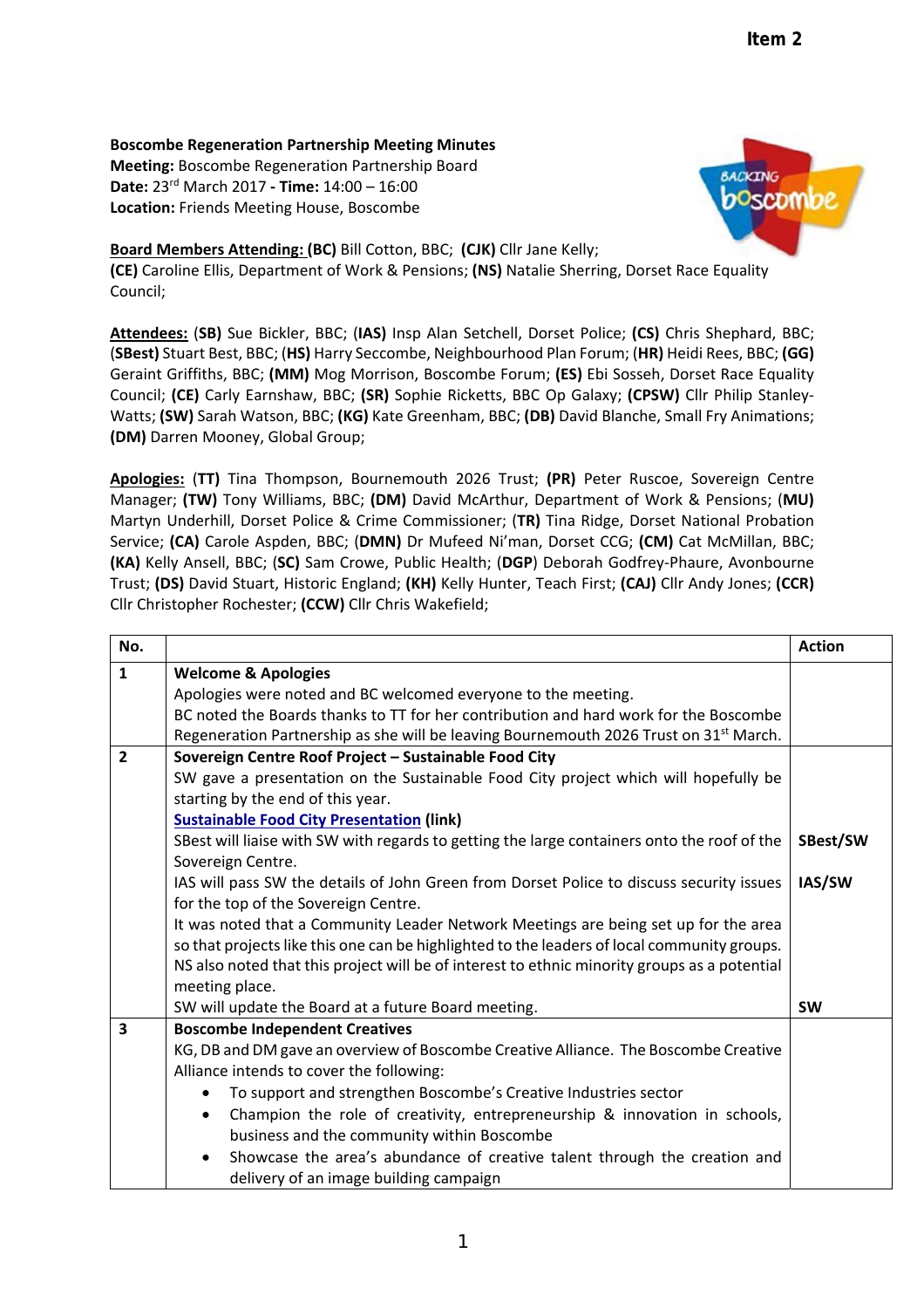|   | To work collaboratively on commercial projects<br>$\bullet$                                                                                                                     |            |
|---|---------------------------------------------------------------------------------------------------------------------------------------------------------------------------------|------------|
|   | To become a recognised strategic partner within the creative & digital sector in<br>$\bullet$                                                                                   |            |
|   | Bournemouth                                                                                                                                                                     |            |
|   | The Board welcomed this initiative and asked to be kept updated as the Alliance                                                                                                 |            |
|   | progresses. Follow up on the Young Enterprise project will be provided at the next Board.                                                                                       |            |
| 4 | <b>Boscombe West Residents Survey</b>                                                                                                                                           |            |
|   | Chloe Durrant gave an overview of the final 2016 Boscombe West Residents Survey.                                                                                                |            |
|   | The Survey (link)                                                                                                                                                               |            |
|   | The survey will be added to the Boscombe Regeneration web page for public view.                                                                                                 |            |
|   | Overall the results are promsing, particularly in relation to safety and satisfaction with                                                                                      |            |
|   | the area, with some areas to consider such as the decline in satisfaction with some                                                                                             | <b>SBe</b> |
|   | environmental services.                                                                                                                                                         |            |
|   |                                                                                                                                                                                 |            |
|   | <b>Heritage Lottery Fund Visit</b>                                                                                                                                              |            |
|   | SB explained that the purpose of the meeting with the Heratage Lottory Fund was to                                                                                              |            |
|   | begin to build a relationship with HLF and ultimately to gain a better understanding of                                                                                         |            |
|   | how to become successful with future bids.                                                                                                                                      |            |
|   | The Heratage Lottery Fund showed interest in long term projects with the Regeneration.                                                                                          |            |
|   | Moving forward, three areas of work were discussed                                                                                                                              |            |
|   | Community Projects - A future Community Projects meeting is being planned with HLF                                                                                              |            |
|   | Conservation Area - Potential BRP funding for NP to gather evidence, prepare appraisal                                                                                          |            |
|   | and management plan and consult                                                                                                                                                 |            |
|   | Heritage Strategy - CP planning stakeholder workshop                                                                                                                            |            |
|   | The Board will be kept updated on progress.                                                                                                                                     | <b>SB</b>  |
|   |                                                                                                                                                                                 |            |
|   |                                                                                                                                                                                 |            |
|   | <b>Theme Updates</b>                                                                                                                                                            |            |
|   | <b>Theme Leads Update Document (link)</b>                                                                                                                                       |            |
|   | There were some brief updates from theme leads.                                                                                                                                 |            |
|   |                                                                                                                                                                                 |            |
|   | AS noted that at a recent Police awards event, Boscombe Regeneration Partnership were                                                                                           |            |
|   | awarded the Partnership Crime Reduction Award.                                                                                                                                  |            |
|   |                                                                                                                                                                                 |            |
|   | CSAS funding has been secured for 2017/2018 from Dorset Police and the PCC.                                                                                                     |            |
|   | IBournemouth Council are also commited to funding for 2017/2018. If the Coastal Bid                                                                                             |            |
|   | are reelected, they have given a verbal commitment to this funding as well.                                                                                                     |            |
|   |                                                                                                                                                                                 |            |
|   | The volunteers who will be staffing the police contact point on a Saturday in the Precinct                                                                                      |            |
|   | will be ready to start in the near future and AS is hoping to have a launch at the end of                                                                                       |            |
|   | April. There will also be a communication strategy to promote this.                                                                                                             |            |
|   |                                                                                                                                                                                 |            |
|   | SB noted that the next Health Theme group will be held in April. This group will be<br>planning a series of workshops which will look at the model of health care for the local |            |
|   |                                                                                                                                                                                 |            |
|   | area. There will be an open invite for local residents and profesionals. This Board will<br>also receive an invitation.                                                         |            |
|   |                                                                                                                                                                                 |            |
|   | GG passed round flyers for an open day at the 501 hub. All Board members were invited                                                                                           |            |
|   | to attend. For more information on B-townyouth, please visit: www.b-townyouth.co.uk                                                                                             |            |